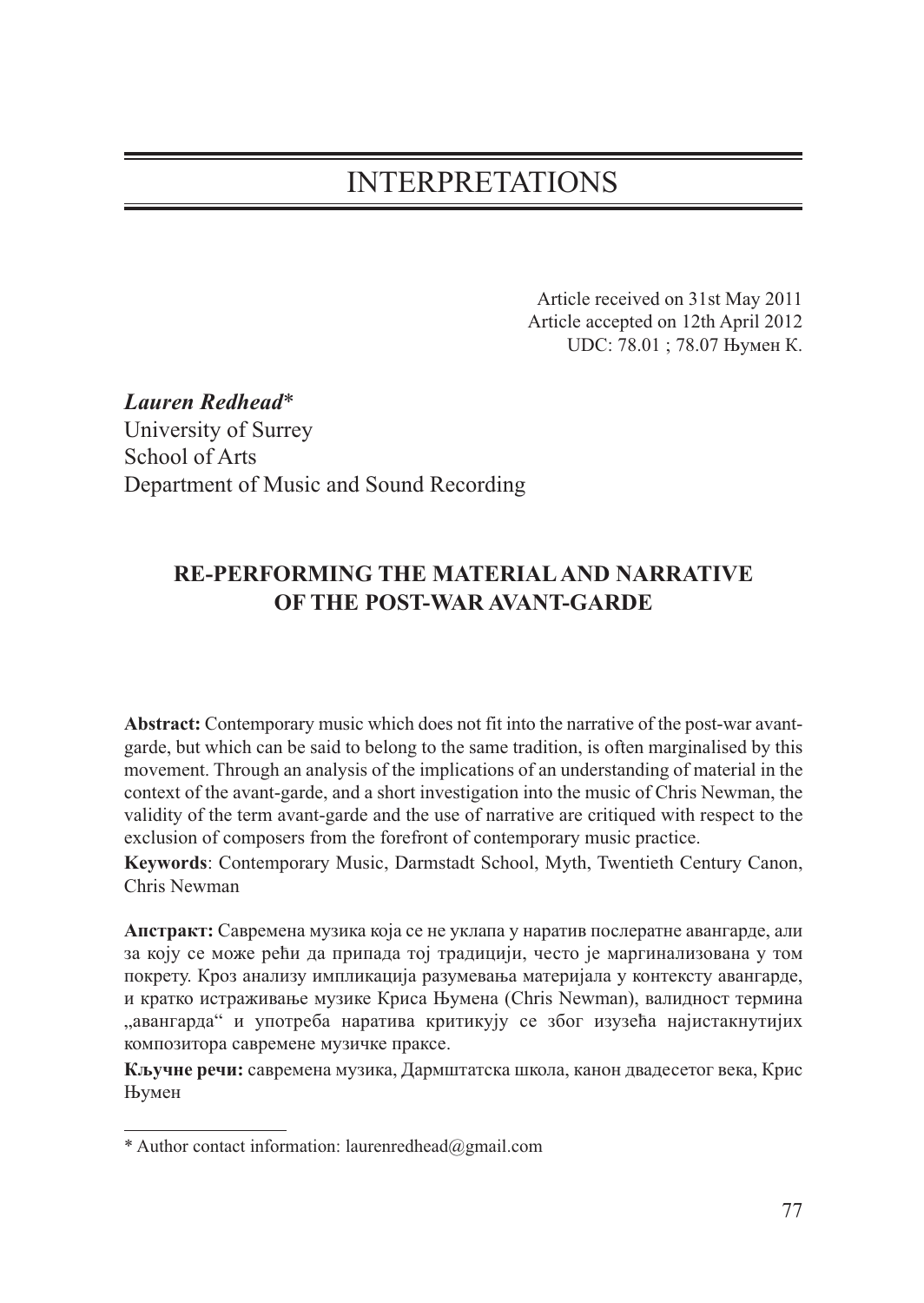#### *New Sound 38, II/2011*

The narrative of the avant-garde has proved one of the most effective instruments of the late twentieth and early twenty-first centuries for including and excluding composers from the perceived forefront of contemporary music. This narrative tells of how, since Schoenberg, music has progressed through a development of material, through integral serialism, to create a late twentieth-century canon of works which continue to develop the pool of material made possible after the emancipation of music from tonality. It is in this development, and no other (such as of technology or social relations), that this narrative locates musical innovation. Its group of innovators are the avant-garde.<sup>1</sup>

In Darmstadt in 2006, Kalus Huber described the avant-garde using a metaphor of two contrasting trees–a rounded tree representing general artistic practice, and a fir tree representing the avant-garde.2 For Huber, this metaphor explains the difference between the avant-garde group (to which he also assigned himself) and other artists.<sup>3</sup> This is a very narrow view of both music and society, since only progression in terms of art is seen to contribute the shape of the tree. It also shows how a narrative is often needed to legitimate the avant-garde, since there is no need to prefer either tree when their individual merits are considered.

Christopher Fox uses his investigation into the Darmstadt myth to legitimate modernism.4 The fact that some composers do not fit into this myth is seen to be unimportant–for Fox anti-modernist sentiments do not represent the legitimate arguments that critique it.5 Historically, then, modernism creates the twentieth century canon; the possibility that some composers suggest that there is no need for a coherent narrative of the twentieth century is enough reason to deny their legitimacy *using the narrative of modernism*. It is important to highlight this particular view, and that of Klaus Huber, since it comes from a composer who could be said to fit into the narrative of modernism and the avant garde. Fox's internal view explains why it is necessary for modernism's proponents to perpetuate such a view: self survival.

<sup>1</sup> Often a link is made within music between the idea of an avant-garde and modernism. The terms can be used interchangeably, not to refer to their literal meanings but to refer to what could be conceived as an almost self-styled group of composers who place themselves and their tradition at the forefront of the teleological progression of material. I shall here refer to the ideology of this group as 'modernism' and their collective identity as 'the avant-garde'.

<sup>&</sup>lt;sup>2</sup> The gist of this metaphor is that the fir tree is constantly growing upwards, and thus exploring new territory, whilst the rounded tree grows in many different, disparate, directions, never gaining as much height.

<sup>3</sup> Klaus Huber, *Lecture at Darmstadt Summer School*, August, 2006.

<sup>4</sup> Christopher Fox, 'Darmstadt and the Institutionalisation of Modernism', *Contemporary Music Review*, 1 February 2007, 26.1, 115.

<sup>5</sup> Fox, 120-122.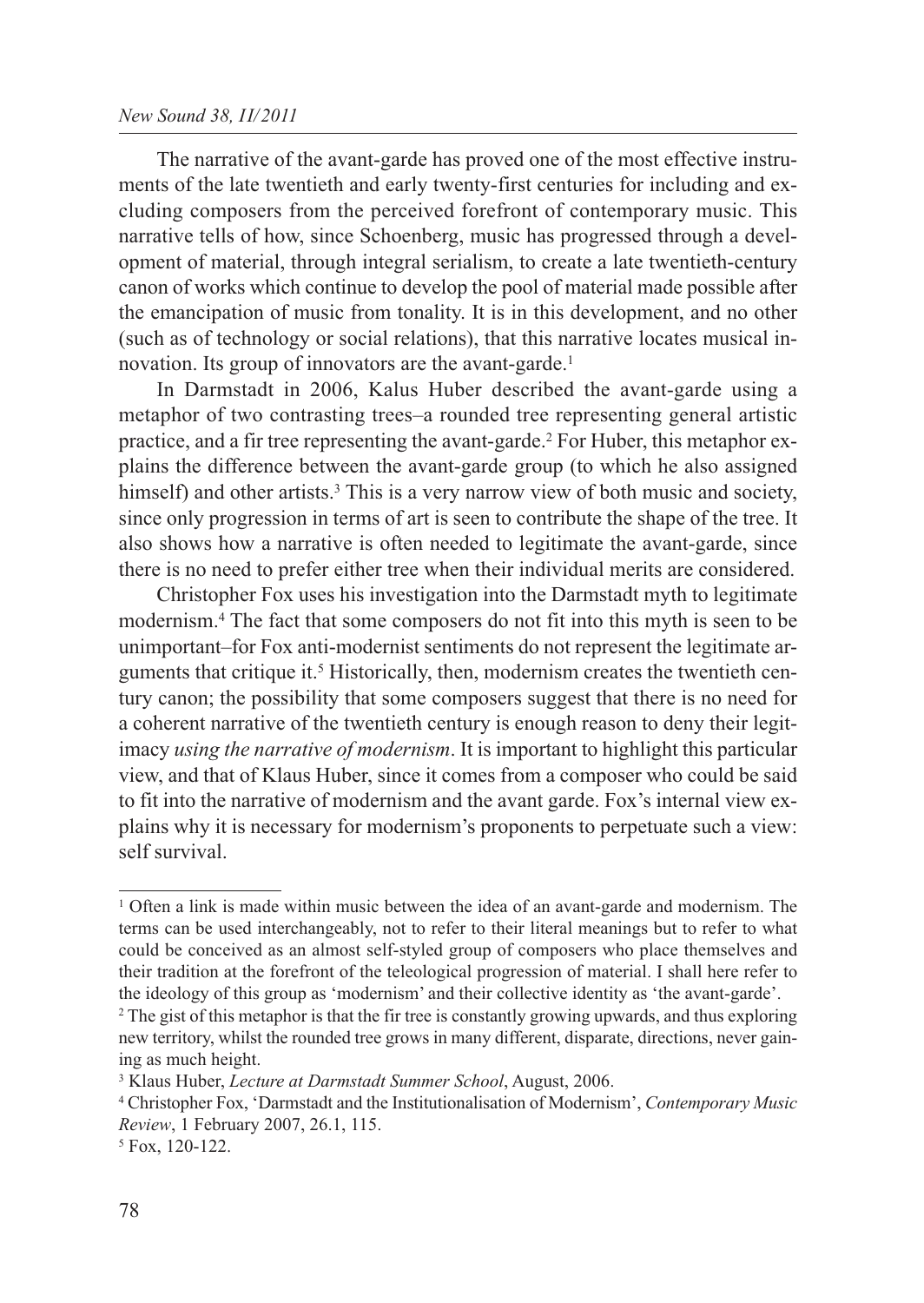In another context, Peter Bürger's analysis of the artistic avant-garde could also be applied to the Darmstadt narrative. Bürger claims that the western avantgarde–for my purposes the prominent composers of twentieth-century contemporary music–are re-defining the role of art in bourgeois society.6 It is easily possible to consider modernist composers, as well as those who consider themselves disciples of this tradition, as that which Bürger calls the 'historical avant-garde.'7 His essay concedes that "if it is true that art is institutionalized in bourgeois society, then it does not suffice to make the contradictory structure of this ideology transparent; instead, one must also ask what this ideology may conceal."8 Bürger also notes that, "the total availability of material and forms characteristic of the post avant-gardiste art of bourgeois society will have to be investigated both for its inherent possibilities, and the difficulties it creates, and this concretely by the analysis of individual works."9 Here, I present the beginning of such an investigation, and show how quickly the mask of ideology falls away to reveal what is concealed by the narrative of the avant-garde.

Bürger's definition of this avant-garde, and also the definition of its members, is based on material. More precisely, the material that is associated most prominently with this group of composers and their music: that which is played out in the concert hall, linked to instrumental technique and organology, and which originates in the perceived history of western music. This 'material' is not neutral, and contains its own history and discourse. This was first identified by Theodor Adorno in *Philosophy of Modern Music.*<sup>10</sup> Taken to its logical conclusion, this idea states that all materials can be considered to contain historicity, including instruments and single tones, and by association the historicity of canonization can be said to belong to these materials. This carries with it a perceived authority through association. The supposed progression in the narrative of the avant-garde is imagined to belong to a progression of material when it is at least equally likely that this material has been made to fit the narrative. The authority of the material

<sup>6</sup> Peter Bürger, *Theory of the Avant-Garde*, Michael Shaw (trans.), Theory of History and Literature Volume 4, Minnesota, University of Minnesota Press, 2009, 49.

<sup>7</sup> ibid.

<sup>8</sup> ibid. 14.

<sup>9</sup> ibid. 94.

<sup>10</sup> Theodor Adorno, *Philosophy of Modern Music*, trans.by Anne G Mitchell and Wesley V. Blomster, London, Continuum, 2002, 32-36; 117-118; 213. Discussion of this can also be found in Max Paddison, *Adorno's Aesthetics of Music*, Cambridge, Cambridge University Press, 1995, 85-86; 149-183, Andy Hamilton, *Aesthetics & Music*, London, Continuum, 2007, 170, and Carl Dahlhaus, *Schoenberg and the New Music*, trans. by Derek Puffett and Alfred Clayton, Cambridge, Cambridge University Press, 1990, 277.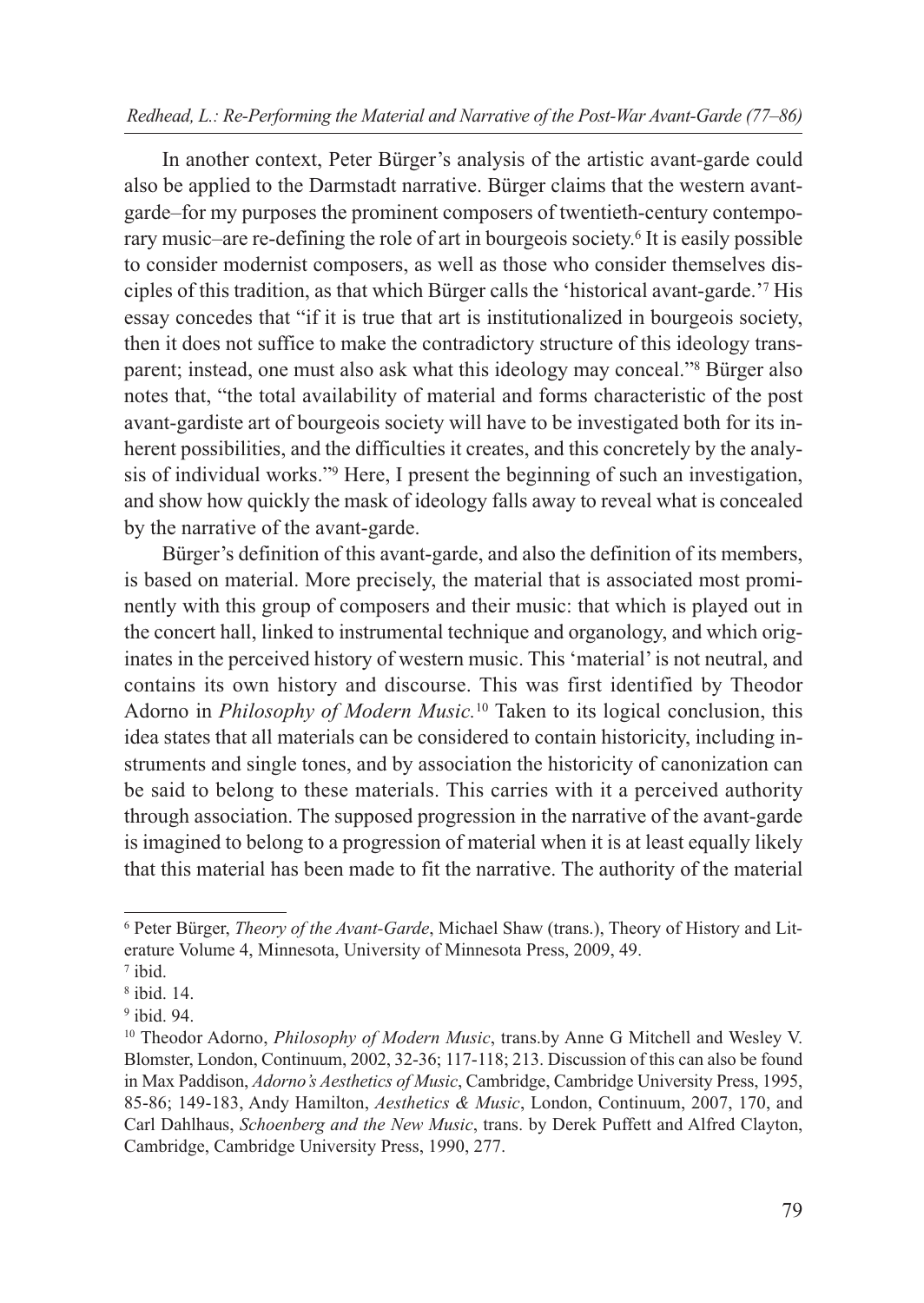belongs equally, if not more, to its historicity as to its present context, and there is good cause to claim that this is not new but historical.

I do not wish to, and indeed feel that there is no need to, propose an alternative narrative. Instead I am proposing a re-examination of these narratives and of music which focuses on the absence of narrative, and acknowledges the teleological progression of material that is performed in the modernist, Darmstadt, narrative. This is a performative progression since its authority is accepted in each subsequent piece without the potential for its re-examination in the course of the same tradition. If this progression is indeed performative, as I claim it is, composers who can be said to belong to this tradition but not to its narrative could be said to be 're-performing' the material.<sup>11</sup>

I have already mentioned two possible narratives and of course many more could be proposed which include and exclude many different composers. But all narratives can be said to be exclusionary in some way, including those proposed by 'New Musicology'. The avant-garde narrative is, however, the most prevalent,<sup>12</sup> and is able to alienate composers due to geography (it often concentrates on certain centres e.g. Darmstadt, and certainly north-western Europe); identity (gender, sexuality, ethnicity: there are many ways that the avant garde could be seen to be the preserve of European white men), ideology (acceptance of certain 'truths', such as those about material, are necessary for entry into the group), and social engagement (to be part of the avant garde you must be prepared to accept their modes of engagement e.g. the concert hall, and even particular concert halls). Despite its exclusionary aspects, the curious thing about such a narrative is that many composers still seek to be *written in* to it. To me, the reason for this seems to be the historical legitimacy that can be sought from such a tradition: once part of the narrative, the artistic, commercial, and indeed 'truth' value of one's music is clearly stated; the historical necessity of one's compositions without doubt.

Musical material is the vehicle through which this is reified. In this respect, many things are 'up for grabs' as a material: form,<sup>13</sup> space, and time,<sup>14</sup> as well as

<sup>11</sup> William Weber, 'The Intellectual Origins of the Musical Canon in Eighteenth Century England', *Journal of the American Musicological Society*, Autumn 1994, 47.3, 488-520. Weber's description of a 'performed canon' (489-490) could be seen as an equally relevant description of the formation of a narrative and canon of the music I am addressing.

 $12$  And can be found in the work of Adorno, in the descriptions that composers give of themselves and their music, in educational institutions, and in scholarly (e.g. Richard Taruskin) and journalistic (e.g. Alex Ross) works of the twentieth century.

<sup>13</sup> Adorno, 2002, 117.

<sup>&</sup>lt;sup>14</sup> Although the philosophical implications of these supposed by the avant-garde narrative are somewhat dubious. I have discussed this in Lauren Redhead, 'Musical Nonlinearity and the Aesthetics of Space and Time' in *ACT – The Revue*, 2009, 4, 7-13.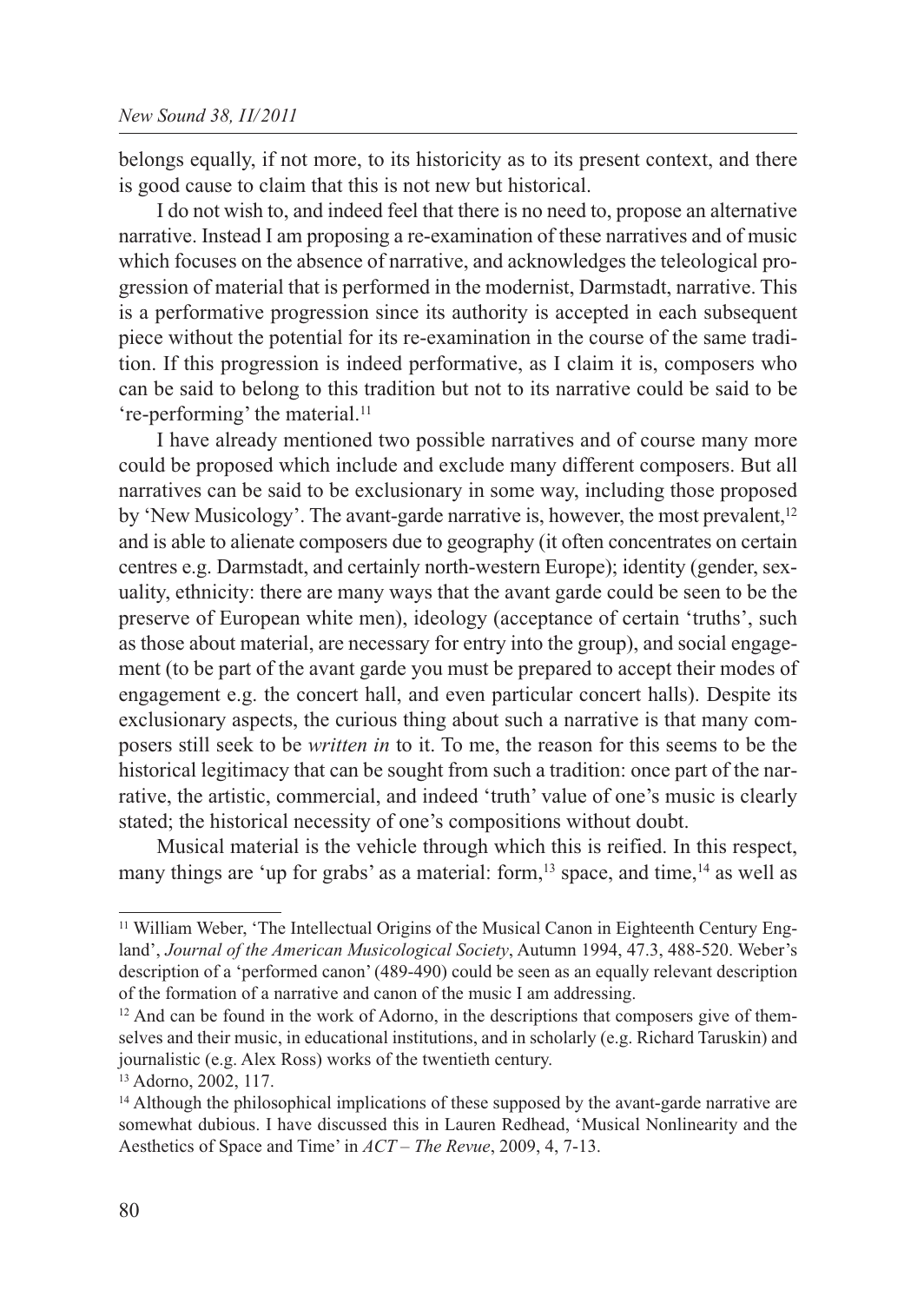the traditional pitch, rhythm, and gesture which belong to musical thinking pre-Schoenberg. History itself, however, is not considered an acceptable material and the reason for this lies in the avant-garde myth: the illusion of history is what is perpetuated and performed in the works which rely on this myth for their reception. To consider it a material would be to consider the possibility of an avantgarde which existed outside of the myth itself. Given that history, in this case, can be said to be that which is constructed within the myth of musical modernism, anything falling outside of this myth would fall outside of history. In short, it would not exist. Legitimisation within the historical terms of the avant-garde narrative, for those who accept it, therefore equates with legitimisation of existence.

This is the point at which a modern-postmodern tension can be situated: there is an increasing trend for works which belong to the Darmstadt and avant-garde myths to quote from the tradition that legitimizes them. This seems, by Jonathan Kramer's definition,<sup>15</sup> to make such works postmodern, but the historicity of these quotations, rather than making the past present, renders their present musical details firmly in the past; the definition of material which they accept necessitates this.

An analysis of this concept is possible by looking at music which is on the edge of the avant-garde: music which is sidelined, but is not considered in direct opposition to the modernist avant-garde project. The questions such pieces pose are: what concessions have been allowed to this music by proponents of the avantgarde myth? What are the similarities and differences between the composers or musics? And in what ways is such music a criticism of the avant-garde narrative of the twentieth century? Such questions highlight the performative quality of material in the music of the twentieth century; as an example analysis I offer the music of Chris Newman. Often described as exiled from the UK, Newman's music has also been described as 'intentionally bad' but is experiencing renewed interest in the UK in recent years, largely because of his nationality. This music can very much be said to perform the material and tradition of the avant-garde whilst concurrently having been allowed no part in their narrative.

The example of Newman's music pertinent here is the piece *the reason why I cannot live as a composer in my country is a political one* (solo piano, 1984). Although similar conclusions could be drawn from most of Newman's œuvre, this example raises a number of interesting points. One does not have to look far for the historicity present in the material of Chris Newman's works: use of material is the first, and most obvious place this manifests itself in a myriad of recognisable

<sup>&</sup>lt;sup>15</sup> Jonathan D Kramer, 'The Nature and Origins of Musical Postmodenism', in: Judy Lochhead and Joseph Auster (eds.), *Postmodern Music, Postmodern Thought*, London, Routledge, 2002, 13-26.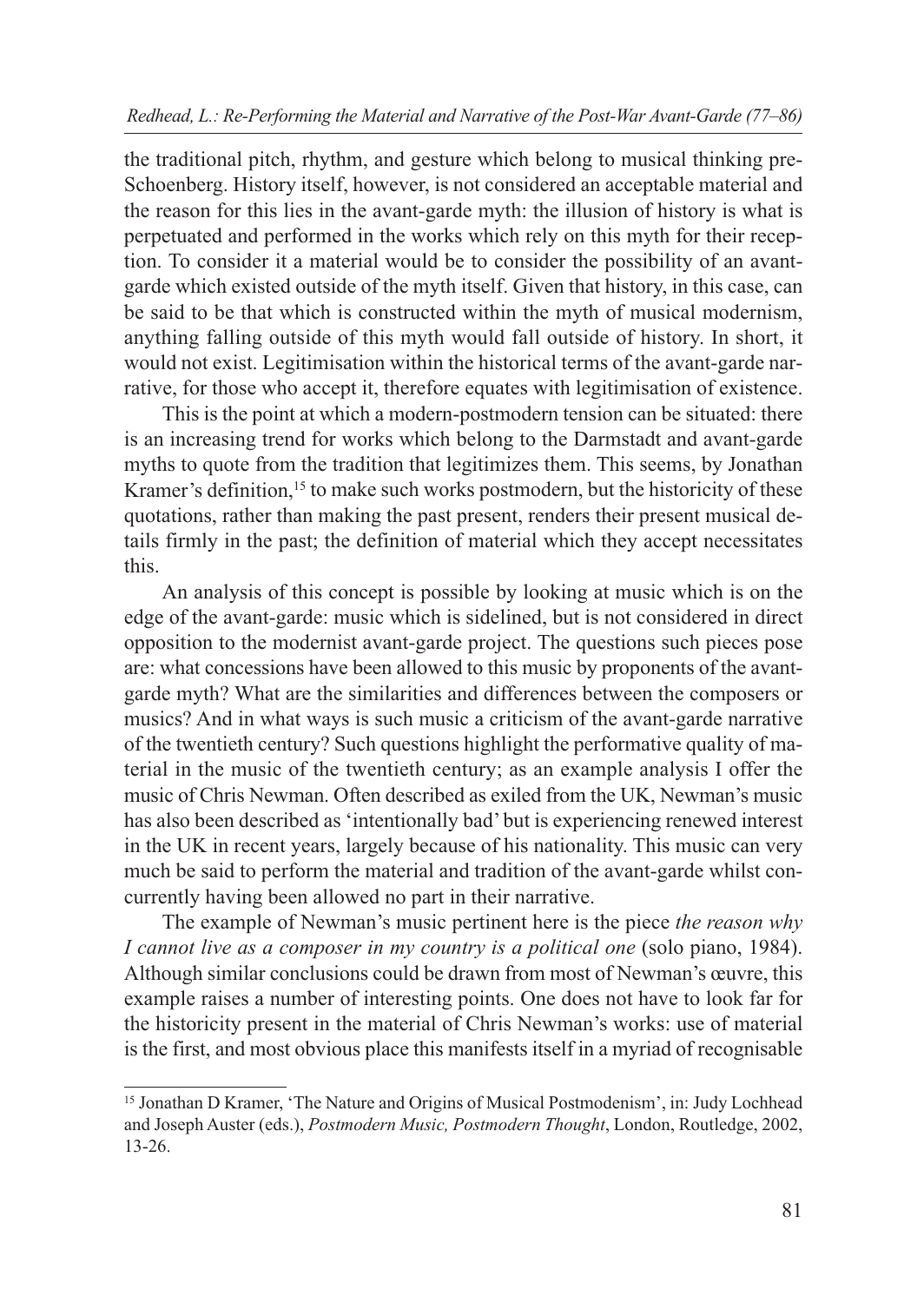#### *New Sound 38, II/2011*

and unrecognisable quotations. *The reason why* opens with an explicit quotation from Sibelius' Symphony No. 5, and of this Newman says, "[it is] the familiar thing  $[\dots]$  I wanted to take something and stretch it as far as I could  $[\dots]$  and stretch the stretchings."16 This presents an insight into his view of material: there is nothing special about the quotation, only about the result. He describes a compositional process which is inherently constructionist (and therefore modernist) but denies the historicity of the material from the outset. Newman says of material "I don't initially think about music as music, but potentially anything, and the musical material is rock-bottom, grade A1 shit […] these thoughts get concretized into pieces or paintings or whathaveyou. [sic]"17 However, despite the arbitrariness he claims for his material, it is necessary to reconcile with this the fact that Newman *did* choose to quote from Sibelius, and it *is* recognisable. What is the significance of Sibelius in this context? I am inclined to claim that it is exactly the recognizability of the quotation that legitimizes its selection. We must hold onto something and it is made clear that this is our 'way into' the music. As a 'way in' Sibelius's significance in history is eroded, to be replaced with only a significance in the mind of the listener. His authority, and therefore his place in the canon, is eroded. The significance of the canon is eroded. History becomes a material.

The criticism of arrogance which could be levelled against Newman in this act is also negated in the light of the quotations from his song cycle *New Songs of Social Conscience* (voice and piano, 1990) in the piece *song to god (*solo organ, 1994). Permitting such a function to a quotation of Sibelius means it must be equally ascribed to Newman's self quotation. There are of course a number of differences: not all listeners may be familiar with Newman's earlier work; even familiar listeners might not be so eager to consider Newman's newer work in opposition to his earlier work; the arbitrariness ascribed to Sibelius cannot be equally given to a quotation of music written by Newman when one would imagine a degree of intentionality when he wrote it. However, even when considered in the context of these three concerns, in the light of his other uses of quotation, this case also points to Newman's recognition of the historicity present in his own work only four years after its composition. If past music is subsumed into an historical tradition that legitimates the present, his own work has become 'up for grabs' as a material equally steeped in historicity as Sibelius's.

In Newman's use of quotation the historical tradition, of which the avantgarde sees itself as a descendant, is very much 'up for grabs' as a material. The sacredness of history preserved in the avant-garde narrative is violated from the

<sup>16</sup> Chris Newman, communication with the author, April 2009.

 $17$  ibid.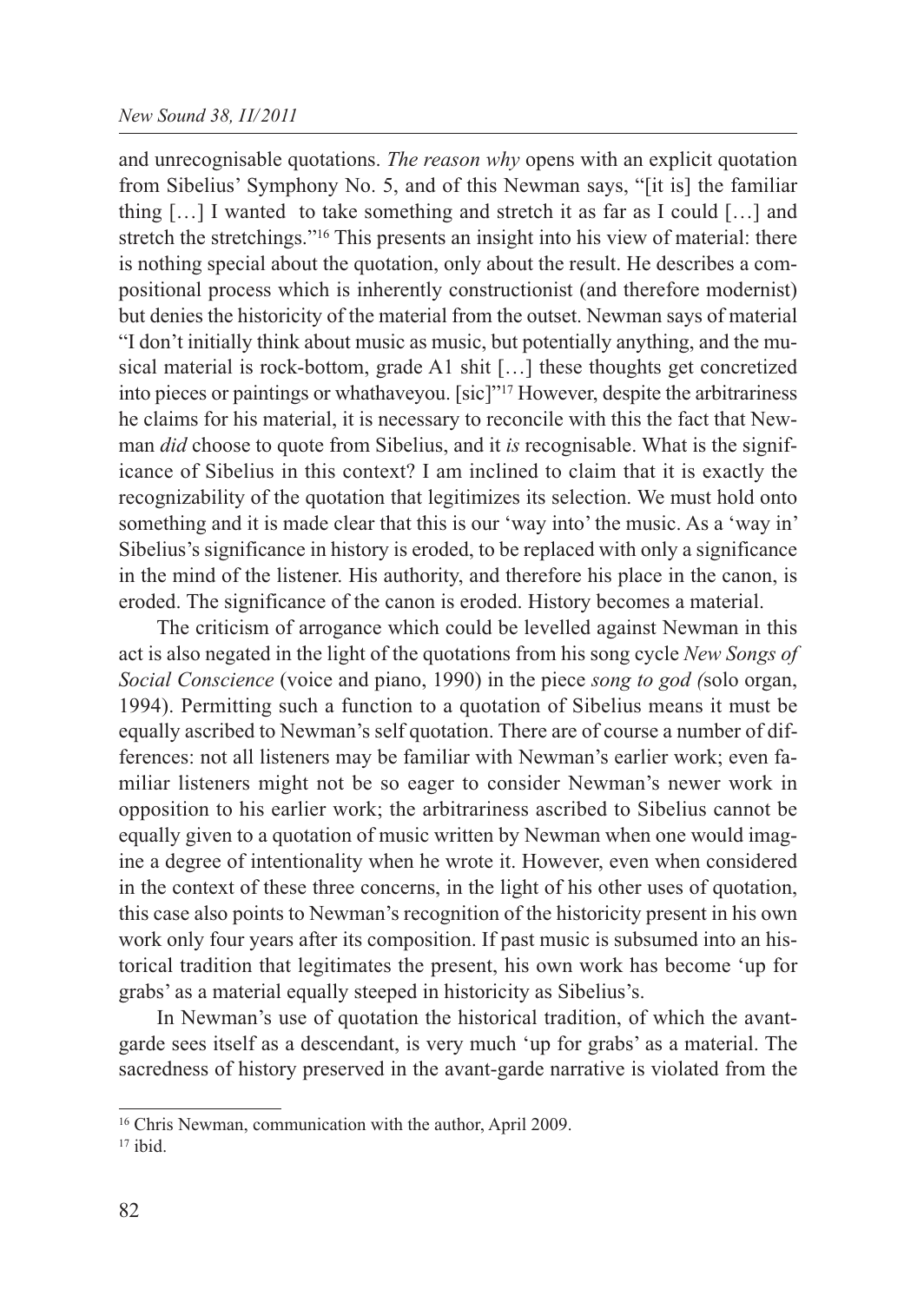outset. And yet Newman offers music which is in many ways suitable for, presentable in, and accepted into, the concert hall: the very church of modernism. It deals directly with the instruments through which such a history is mediated: the pianist as virtuoso, the organist as the musical exponent of religion, the composer as authority. The very presentation of the music allows it to make this a 'performative' critique. The use of quotation externalizes the modes of engagement needed to make such a comment: the listener can be picked up and swept along by what Newman calls 'something familiar', unwittingly complicit in the degradation of history from an historical narrative to a material.

This action can be described as self-alienating, on the behalf of the composer himself and those listening. In fact, Newman turns his musical author-critique, a performance of what Barthes and Foucault have put into writing, into a geographical situation. Newman's exile from the UK, alluded to in the title of *the reason why*, is in fact a self-imposed exile. His residency outside of his home country of course has political overtones relating to the way music is valued and funded, but geographically represents the distance of the author from the reception of his music once history and the canon, as written into the narrative of the avant-garde, are dispensed with.

And yet Newman's music performs the material of the avant garde. On many levels it continues to perpetuate the same material: the historicity of tradition and the canon; the need to draw upon this; the positioning of oneself at the end of a chain of 'great' composers; the social etiquette of performance situations; these things are enduring in his work. But one is left with the impression that all is not well. Where is the virtuosity in the performace of his works? Where is the tradition of the pianist in a piece which doggedly maintains a strict tempo whilst interrupting each phrase before it reaches its 'climax'? Aside from the treatment of material and history, the modes of engagement through which these are frequently presented become an issue.

When one reads the avant-garde in the terms of the definition of material which they embrace, and in the light of the ideas outlined above, two conclusions are possible: either 'avant-garde' is a label which is not linked to the use of material, and in this case the composers who have been grouped together under this label have been so done entirely accidentally, or the term 'avant-garde' is linked to a definition and use of material which cannot itself be said to be literally avantgarde.

Newman is, of course, not the only example in whose music this paradox is played out. Other composers in whose music the same problem can be readily identified include Johannes Kreidler, David Helbich, Ian H. Power, Simon Katan, and Marianthi Papalexandri-Alexandri. However, these composers are still con-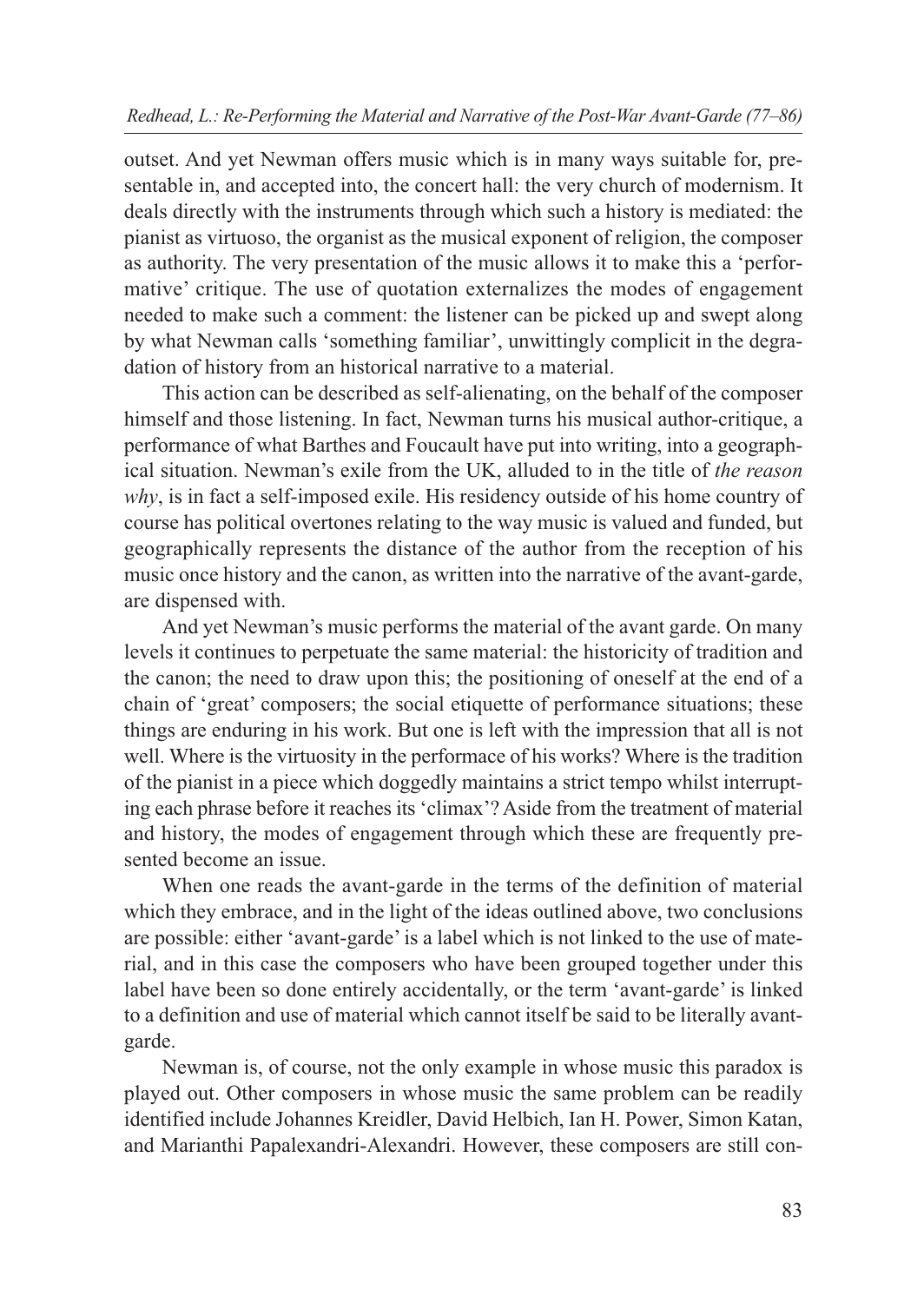### *New Sound 38, II/2011*

sidered to fall within the tradition I claim their music critiques as evidenced by the circles and venues in which this music is performed and disseminated. In the cases of such composers it can be said that there is often a desire from the narrators of the avant-garde to normalize the elements of critique present in their music by subsuming it into the narrative and quietening its non-narrative elements. Such composers and music can then be said to be 'on the fringe' of the avant-garde rather than either avant-garde themselves, or a critique of the tradition of which they have nominally become part. Mauricio Kagel represents an historical example of the quest to normalize such influences: his music presents a vociferous critique of the German new music scene, of which he found himself part, and yet his commentators are quick to find reasons for its lack of validity that come from within the narrative of the avant-garde. More recent interest in the programming of Newman's music is representative of a move away from solely programming concert music by 'dead white guys'. This could be said to be a facet of the desire to normalize contrary narratives, by subsuming them into the concert hall, as described above; recent reviews of Newman's music have focussed on his appearance or his Britishness without offering an engagement with the music on its own terms.<sup>18</sup>

Should one take a literal definition of the term 'avant-garde' then such music which exists on the fringe of contemporary music practice should surely agree with it. But in the context of a critique of an historically aware (in the sense that it renders history collectively more valuable than the present) definition of the avant-garde, which looks in a single direction, chasing a vague notion of 'progress', none of the composers or examples I cite can be acceptable. The linear direction of the avant-garde narrative, although permissive enough to allow many composers and musics into its fringe, will never completely subsume their concerns. These concerns do not look in a single direction but investigate all the facets and implications of concert-hall music. Newman's music, as described here, engages directly with the listener as a member of no specific tradition, rather than as an exponent of a specifically contemporary music tradition, and the inclusivity of such an act denies the perceived (and seemingly welcomed) exclusivity of contemporary music from the point of view of those composers who believe they form, or are believed to form, the avant-garde. Overall, this avant-garde narrative accepts that there is only one 'music'; Newman, and the other composers made reference to, posit that there are 'musics', even when contemplating one piece, and such a position prevents the existence of an avant-garde itself.

<sup>18</sup> Ivan Hewitt, 'Chris Newman, Rag Factory, Spitalfields Festival, review,' *The* Telegraph*,* 16 June 2010, <http://www.telegraph.co.uk/culture/music/classicalconcertreviews/7833430/Chris-Newman-Rag-Factory-Spitalfields-Festival-review.html> [accessed 12 March 2011] and 'Hear and Now' *BBC Radio 3*, Broadcast 04 September 2010.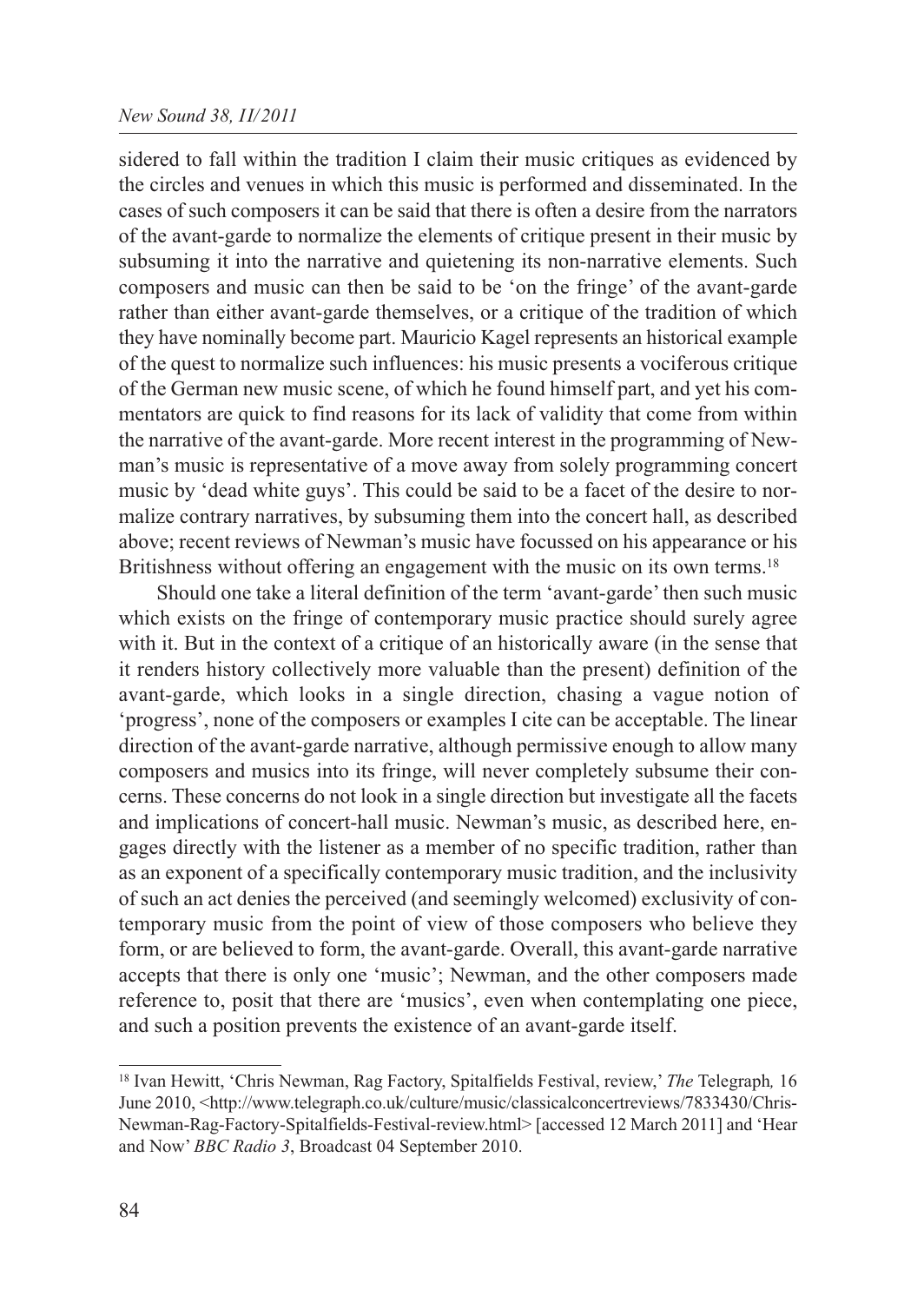I do not see myself as writing the story of 'the real avant-garde' but showing that the narrative of the avant-garde itself is one which does not have validity, even on its own terms, and that this is made clear in its attitude towards material. I have considered the true definition of 'avant-garde' to be the most literal possible; Zygmunt Bauman extends this literal definition to include a relevance to contemporary society.19 This definition is also used by Martin Iddon in his insightful article 'The Dissolution of the Avant-Garde'.20 Iddon critiques a narrow definition of postmodernity to reach one which could be considered much more socially relevant than its detractors would like it to be. Rather than a postmodern-avant-garde binary, Iddon uses the social critique of postmodernity to come to the conclusions that "[n]ot originality, but individuality has become the most prized goal [of the avant-garde]. The identification factor, the musical signature, becomes a rather primal territorial marking […]. In order to achieve this individuality it is actually vital that there be no avant-garde."21

In this context, the performed nature of musical material is key, since it is in its performance that the modes of engagement which allow for the perpetuation of the avant-garde narrative to continue are found. An acceptance of this material in its performance allows innovation to be defined in a way which is so narrow as to allow it only to exist within a certain tradition, and within a certain group within that tradition. Some deviations are of course permitted, as shown, but only with a normalizing acceptance of their critique (it *seems* to say this, but as we all know…).

Adorno asserted that in the first half of the twentieth century totality had collapsed, writing to Krenek, "When I maintain that atonality is the only possible manner of composing today, it is not because I consider it ahistorically to be 'better,' a handier referential system than tonality. It is rather because I think that tonality has *collapsed*, that every tonal chord has a meaning we can no longer grasp."22 It is perhaps possible that, as a very result of the historicity present within in, at the beginning of the twenty-first century *material* has collapsed. That is to say that it becomes increasingly historical, and any tradition which accepts material as its vehicle does the same. Iddon makes references to the same point when he says, 'modernity's involvement with the fleeting has been retained; its meaning, or the apparatus through which it acquires its meaning, however, has been excised.'23

<sup>19</sup> Zygmunt Bauman, *Postmodernity and its Discontents*, New York, New York University Press, 1997, 95.

<sup>20</sup> Martin Iddon,'The Dissolution of the Avant-Garde,' *Search Journal for New Music and Culture*, Winter 2008, 1.

 $21$  Iddon, 5.

<sup>22</sup> Theodor Adorno, *Letter to Krenek*, 1929, in: Hamilton, 2007, 164.

<sup>23</sup> Iddon, 7.